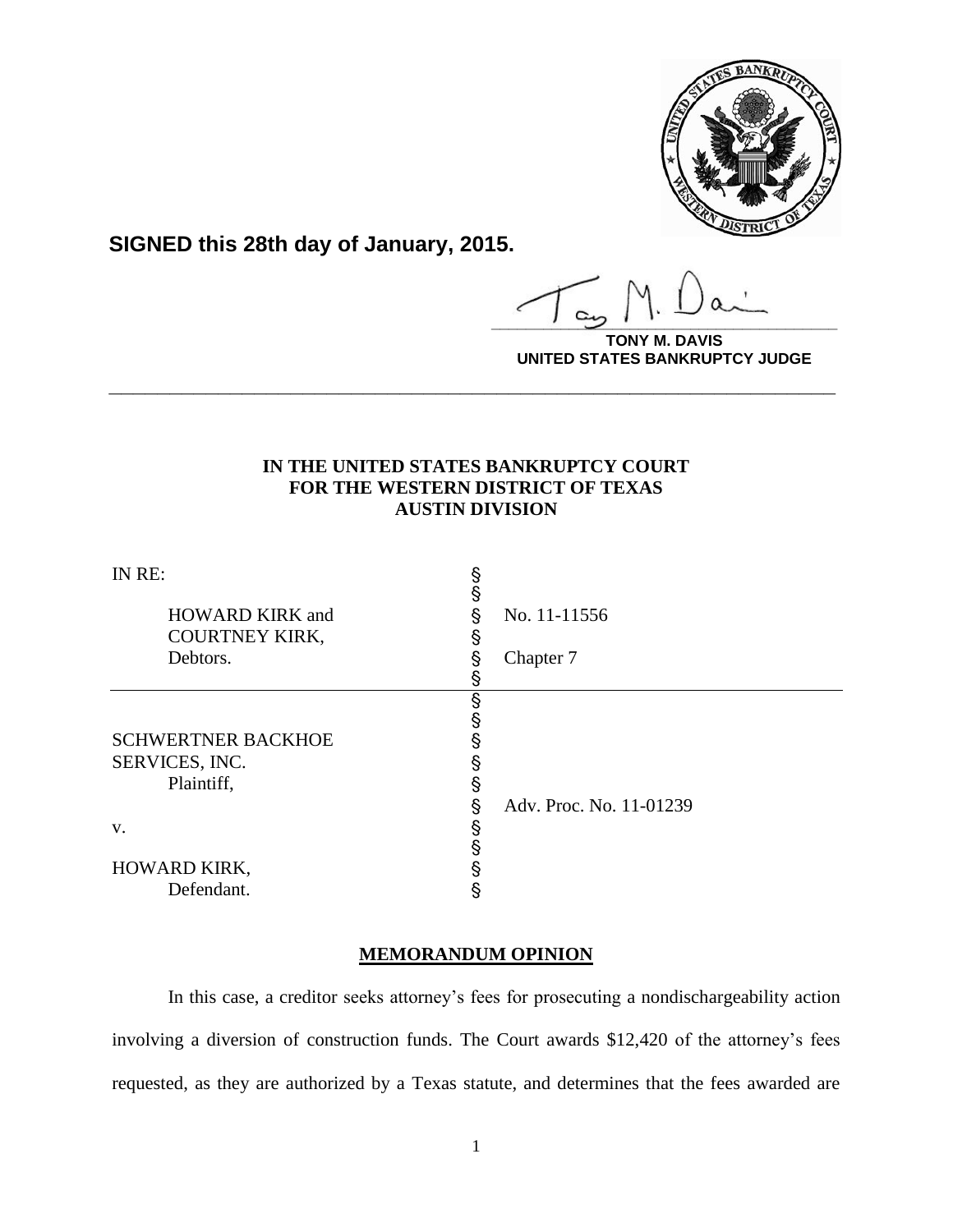nondischargeable, as they arise from or are on account of conduct that resulted in a nondischargeable debt. $<sup>1</sup>$ </sup>

### **I. JURISDICTION**

The Court has jurisdiction over this proceeding under 28 U.S.C. §§ 157 and 1334, and venue is proper under 28 U.S.C.  $\S$  1409(a).<sup>2</sup> As far as constitutional authority, nondischargeability actions were not "the stuff of the traditional actions at common law tried by the courts at Westminster in 1789."<sup>3</sup> To the contrary, nondischargeability actions "flow from a federal statutory scheme."<sup>4</sup> Thus, the Court has constitutional authority to enter a final judgment.

#### **II. FACTUAL AND PROCEDURAL BACKGROUND**

### **A. Dimension failed to pay Schwertner Backhoe for services performed on a construction project.**

Defendant Howard Kirk ("Kirk") owned Dimension Builders, Inc. ("Dimension"), which was hired as a contractor on a home construction project for Steven and Betsy Heinrich (the "Escalera Project"). In October 2007, Dimension hired Plaintiff Schwertner Backhoe Services, Inc. ("Schwertner Backhoe") as a subcontractor on the Escalera Project. Schwertner Backhoe completed all of its work on the Escalera Project and invoiced Dimension under the contract for \$10,200. Dimension was paid by the Heinrichs but never reimbursed Schwertner Backhoe.<sup>5</sup> Dimension then shut down its business operations in December 2007.<sup>6</sup>

<sup>&</sup>lt;sup>1</sup> The Court has considered the submissions of the parties, oral arguments and statements of counsel, and the relevant law. In particular, the Court has reviewed Plaintiff's Post-Trial Brief (ECF No. 107), Defendant's Post-Trial Brief (ECF No. 106), Plaintiff's Application for Attorney's Fees (ECF No. 110, the "Fee Application") and Defendant's Response to the Fee Application (ECF No. 111).

<sup>2</sup> *See* 28 U.S.C. § 157(b)(2)(I); *Morrison v. W. Builders of Amarillo, Inc. (In re Morrison)*, 555 F.3d 473 (5th Cir. 2009).

<sup>3</sup> *Stern v. Marshall*, 131 S.Ct. 2594, 2609 (2011) (quoting *Northern Pipeline Constr. Co. v. Marathon Pipe Line Co.*, 458 U.S. 50, 90 (1982) (Rehnquist, J., concurring in judgment)).

<sup>4</sup> *Stern*, 131 S.Ct. at 2614.

<sup>5</sup> ECF No. 86 at 2.

 $6$  ECF No. 86 at Ex. A.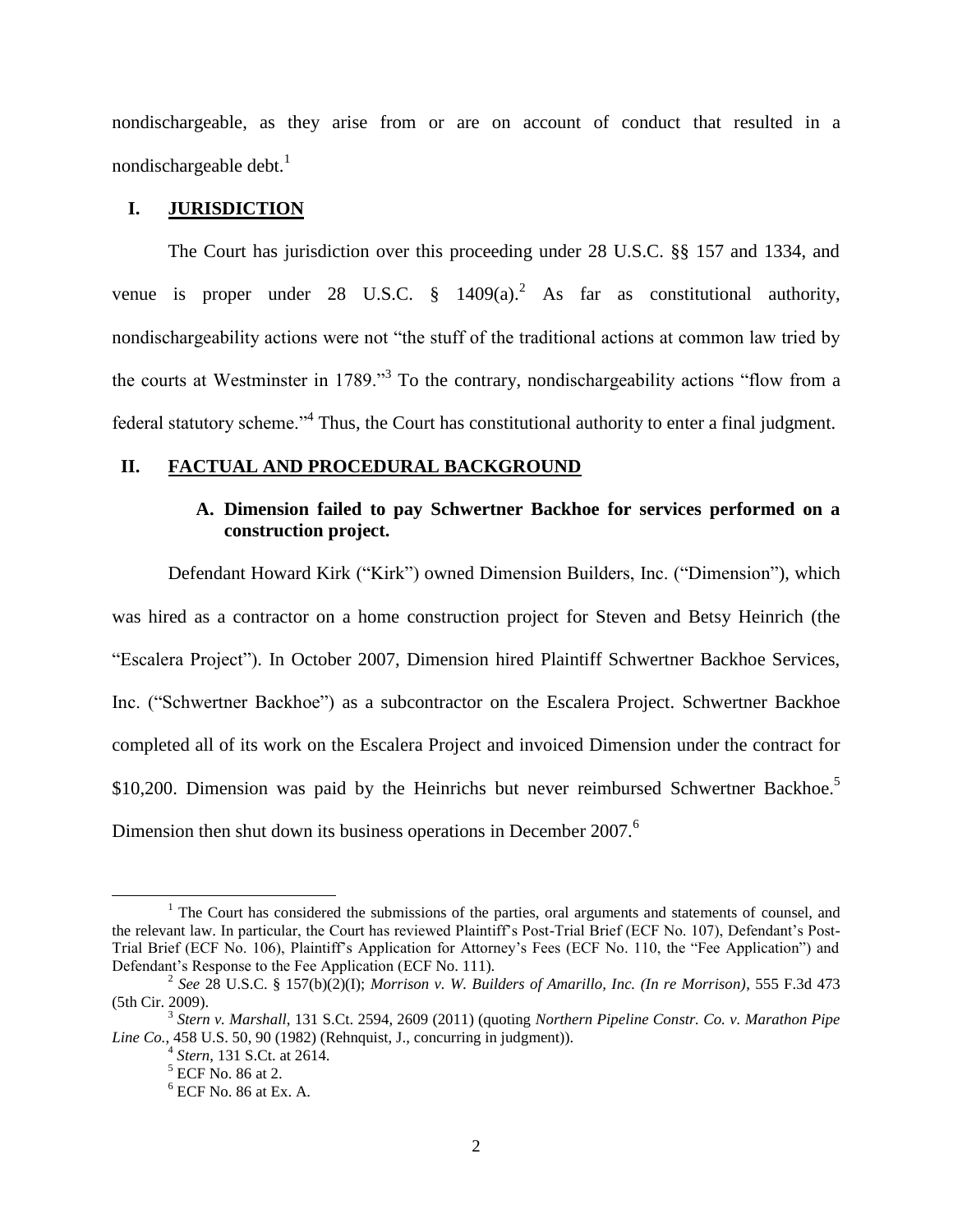Schwertner Backhoe then filed a lawsuit in Williamson County District Court in January 2009 to obtain payment for its work on the Escalera Project.<sup>7</sup> In that suit, Schwertner Backhoe sought, among other things, to recover from the Kirks directly under Chapter 162 of the Texas Property Code ("Texas Construction Trust Fund Act") which, in some circumstances, allows subcontractors to recover directly from contractors and their controlling owners.<sup>8</sup> Schwertner Backhoe also sought pre- and post-judgment interest, exemplary damages and attorney's fees under section 38.001 of the Texas Civil Practice and Remedies Code.<sup>9</sup> A motion for default judgment was pending when Kirk filed for bankruptcy on July 25, 2011.<sup>10</sup>

### **B. Kirk's bankruptcy and this adversary proceeding were filed.**

Two months after the Kirks filed their Chapter 7 petition, Schwertner Backhoe filed this adversary proceeding.<sup>11</sup> Echoing the allegations made in state court, Schwertner Backhoe argued that Kirk's liability on the Escalera Project debt should not be discharged under section 523(a)(4) of the Bankruptcy Code on the basis that Kirk's failure, as Dimension's controlling owner,<sup>12</sup> to pay Schwertner Backhoe constituted defalcation while acting in a fiduciary capacity.<sup>13</sup> Schwertner Backhoe also sought recovery of reasonable attorney's fees and costs related to the adversary proceeding under section 38.001 of the Texas Civil Practice and Remedies Code, and under sections 28.005 and 53.156 of the Texas Property Code.

 $7$  ECF. No. 86 at Ex. A.

<sup>8</sup> *See generally* Tex. Prop. Code Ann. §§ 162.001, 162.002 (2014).

 $9$  ECF. No. 86 at Ex. A.

 $^{10}$  ECF No. 86 at Ex. B.

 $11$  In April 2012, the Court granted a take-nothing summary judgment in favor of Courtney Kirk, leaving Howard Kirk as the sole Defendant. ECF No. 21.

<sup>12</sup> Kirk was the 100% stockholder and in complete control of Dimension. *See* ECF 86 at Ex. D, 22-24.

<sup>&</sup>lt;sup>13</sup> "A discharge under section 727, 1141, 1228(a), 1228(b), or 1328(b) of this title does not discharge an individual debtor from any debt— (4) for fraud or defalcation while acting in a fiduciary capacity, embezzlement, or larceny." 11 U.S.C. § 523(a)(4). All "section" citations refer to the Bankruptcy Code unless otherwise stated.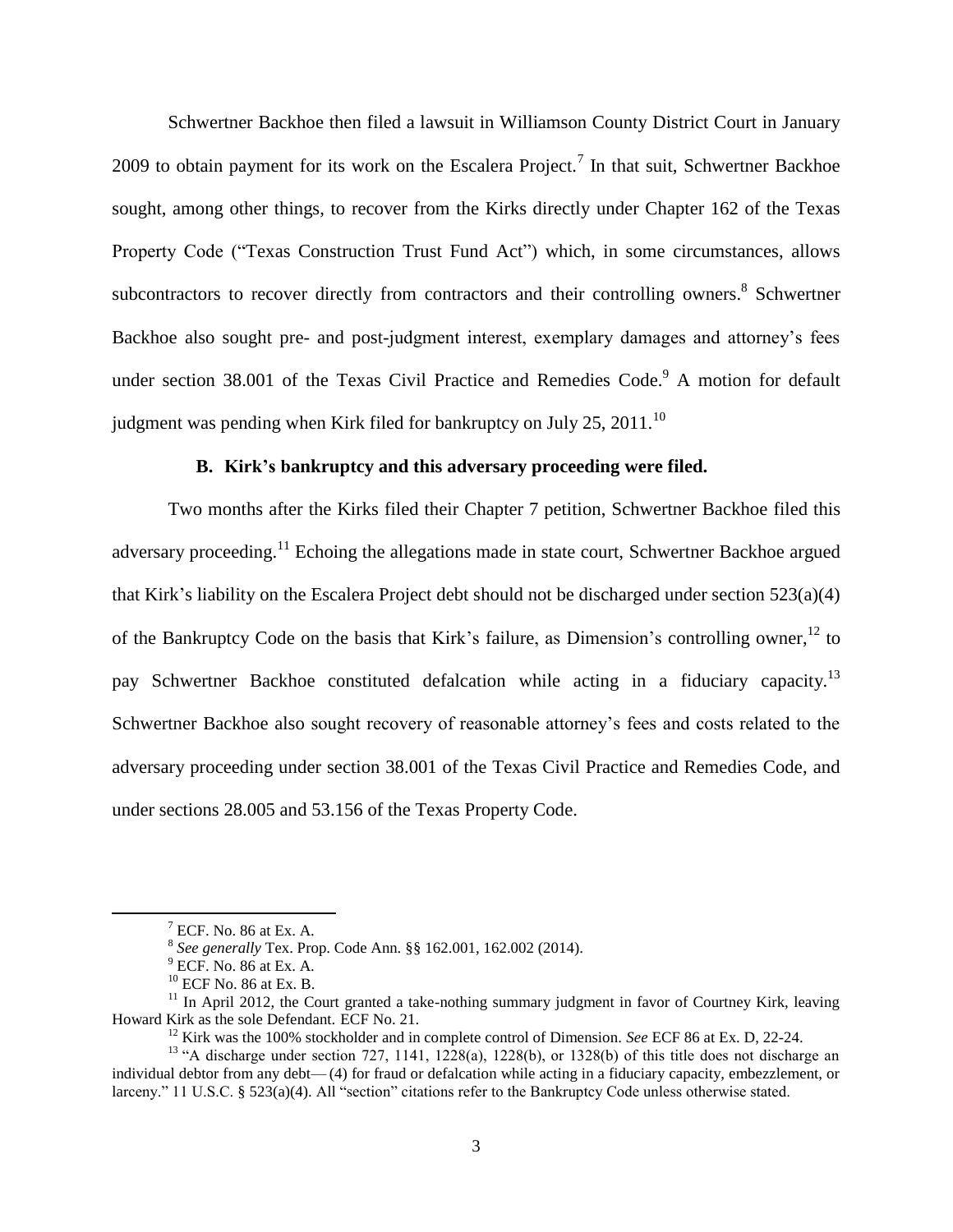#### **C. After eighteen months of mostly agreed continuances, Kirk was deposed in November 2013.**

For several months at the start of this adversary proceeding, the parties filed numerous joint motions seeking additional time to conduct and conclude discovery.<sup>14</sup> On June 28, 2012, Schwertner Backhoe served Kirk with its First Notice of Deposition and Subpoena including a request for production of documents.<sup>15</sup> Kirk failed to respond to the request and the deposition did not proceed as scheduled. On September 11, 2012, Schwertner Backhoe served Kirk with a second notice, seeking production of the documents "immediately" and rescheduling the deposition to October 5,  $2012<sup>16</sup>$  Schwertner Backhoe then escalated its efforts to get the requested discovery by filing a Motion to Compel and for Sanctions.<sup>17</sup>

Yet the deposition did not happen on October 5, 2012.<sup>18</sup> The parties again attempted to reschedule the deposition for November 2012, and sought a continuance from the Court on the pending Motion to Compel and for Sanctions.<sup>19</sup> The Court mooted the Motion to Compel on November 14, 2012 (because the documents were ultimately produced) and denied the request for sanctions.<sup>20</sup> After escaping this close brush with the courtroom, the parties again drew out the litigation process with numerous agreed motions to extend the trial and pretrial deadlines.<sup>21</sup>

Finally, on November 26, 2013, over a year after serving the first deposition notice, and after serving seven additional notices, Schwertner Backhoe was able to take Kirk's deposition.

<sup>14</sup> *See* ECF Nos. 20, 23, 29, 31 and 33.

<sup>15</sup> ECF No. 37 at Ex. A.

<sup>16</sup> ECF No. 37 at 2 and Ex. B.

<sup>&</sup>lt;sup>17</sup> ECF No. 37.

<sup>&</sup>lt;sup>18</sup> There is some debate about the rescheduled deposition date and whether the documents should have been produced at or before the deposition. Kirk filed a response on October 8, 2012 stating that he did show up for the October 5 deposition, and stating that it was Schwertner Backhoe who failed to appear. ECF No. 40. According to Kirk, Schwertner Backhoe told him that the deposition was cancelled because the documents were not produced as requested. ECF No. 40. Kirk, however, was not under the same impression and said he appeared at the deposition with the requested documents. ECF No. 40.

 $^{19}$  ECF No. 41.

<sup>20</sup> ECF No. 49.

<sup>21</sup> *See* ECF Nos. 51, 53, 57, 60, 65, 68, 71, 78, 81 and 84.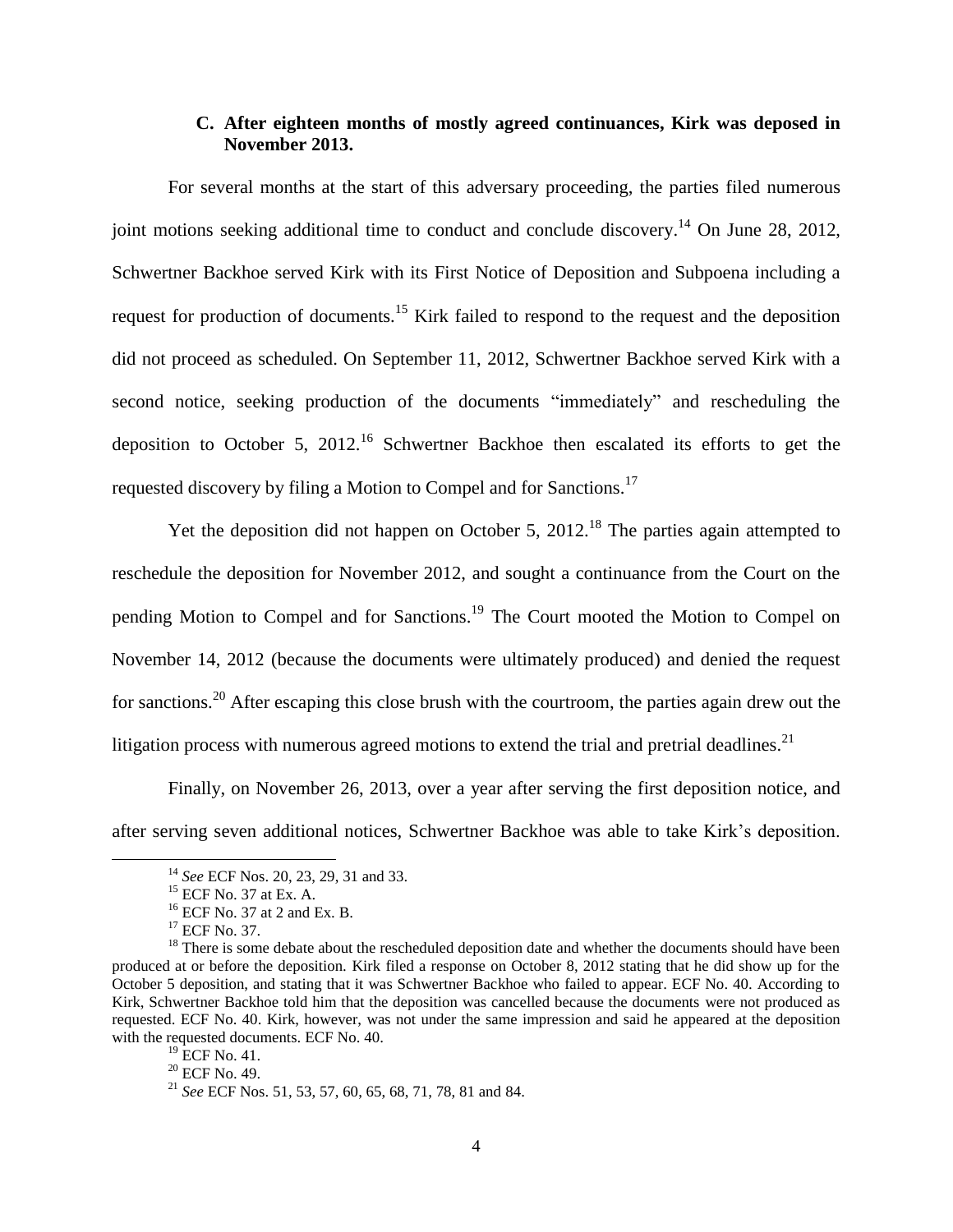This long-delayed deposition proved crucial, as Kirk conceded liability on the Escalera Project debt.<sup>22</sup> Thereafter, Schwertner Backhoe filed a motion for summary judgment.<sup>23</sup> The Court denied this motion in April 2014 and set the matter for trial. $^{24}$ 

### **D. The trial: Kirk conceded to nondischargeability of the debt but the issue of attorney's fees remains.**

Shortly before the July 2014 trial, and three years after this suit was filed, Kirk conceded the nondischargeability of the Escalera Project debt under section  $523(a)(4)$ .<sup>25</sup> As a result, the sole disagreement between the parties at trial was the amount and nondischargeability of the attorney's fees sought by Schwertner Backhoe. A bench trial was held on July 10, 2014, at which time the parties made only legal arguments on the fee issues, and the matter was taken under advisement.

Both Schwertner Backhoe and Kirk filed their post-trial briefs on July 31, 2014.<sup>26</sup> On September 15, 2014, the Court held a status hearing and instructed the Schwertner Backhoe to file its Application for Attorney's Fees (the "Fee Application") and a supporting affidavit. Ten days later, the Fee Application was filed seeking attorney's fees of \$23,137 (more than two times the amount in controversy) incurred from March 2012 to August  $2014$ <sup>27</sup>. The Fee Application included an affidavit by Guillermo Ochoa-Cronfel, Schwertner Backhoe's lead counsel, a chronological spreadsheet outlining the attorney's fees and invoices and time records in support of the fees.<sup>28</sup> Kirk then filed his response, providing detailed objections to certain of Mr.

<sup>22</sup> *See* ECF Nos. 87 at Ex. D, pp. 45-47, 99 at 2-3, 106 and 107.

<sup>23</sup> ECF No. 87.

 $^{24}$  ECF No. 100.

<sup>&</sup>lt;sup>25</sup> ECF Nos. 86, 106, and 107. By failing to reference claims under sections 28.005 and 53.156 of the Texas Property Code in its post-trial brief, Schwertner Backhoe has dropped that claim as a basis for recovery of attorney's fees.

 $26$  ECF Nos. 106 and 107.

 $27$  ECF No. 110 at Ex. A.

 $28$  ECF No. 110 at Ex. A. and Ex. B.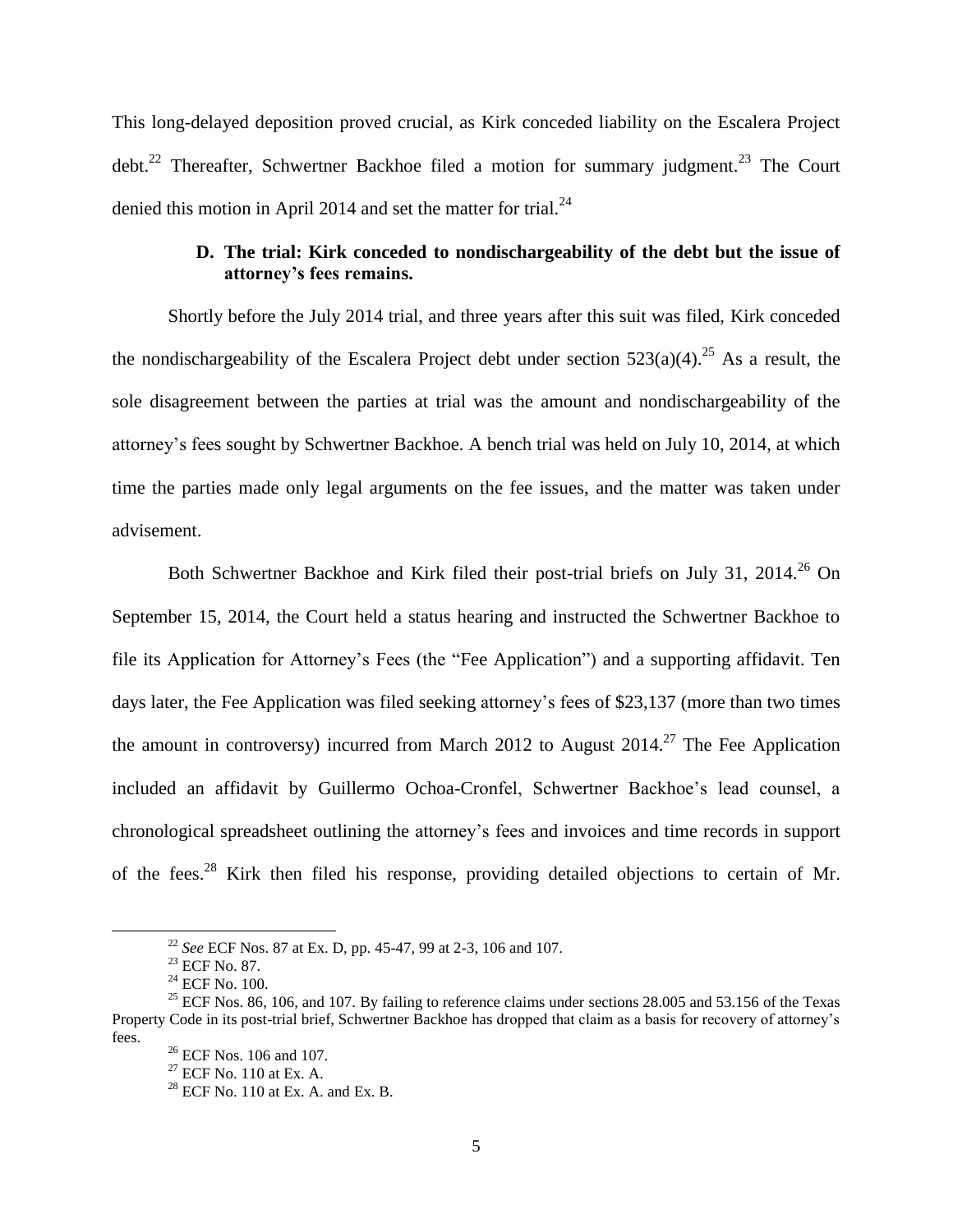Cronfel's contemporaneously recorded time records.<sup>29</sup>

### **III. ANALYSIS**

### **A. Attorney's fees incurred in prosecuting a section 523 action can be recovered and declared nondischargeable if the fees are (1) allowed by statute or contract and (2) arise from or are on account of the conduct that resulted in a nondischargeable debt.**

Under the "American Rule," each party pays its own attorney's fees arising out of litigation.<sup>30</sup> An exception exists, however, when specific authority granted by statute or contract – a so-called "fee-shifting" provision – states otherwise.<sup>31</sup> Since the Bankruptcy Code does not address whether creditors can recover attorney's fees in nondischargeability cases,  $32$  they can only do so if allowed by another statute or by contract.

The Fifth Circuit ruled in *Jordan v. Southeast National Bank (In re Jordan),* <sup>33</sup> that creditors can recover attorney's fees if there is a contractual or statutory right to fees under state law. In *Jordan,* a loan document granted attorney's fees to the creditor following a default by the debtor. The court first determined that this was a valid contractual claim for attorney's fees under state law.<sup>34</sup> The court then held that the fees were nondischargeable, stating that "[section]  $523(a)(2)(B)$  excepts from discharge the whole of any debt incurred by use of a fraudulent

 $29$  ECF No. 111.

<sup>30</sup> *Alyeska Pipeline Serv. Co. v. Wilderness Soc'y,* 421 U.S. 240, 247 (1975).

<sup>31</sup> *Id.* at 263. *Key Tronic Corp. v. United States,* 511 U.S. 809, 819 (1994). *See also Tony Gullo Motors I, L.P. v. Chapa,* 212 S.W.3d 299, 311 (Tex. 2006).

 $32$  In certain circumstances, debtors who are successful in section 523 actions can recover attorney fees. 11 U.S.C. § 523(d) provides:

If a creditor requests a determination of dischargeability of a consumer debt under subsection (a)(2) of this section, and such debt is discharged, the court shall grant judgment in favor of the debtor for the costs of, and a reasonable attorney's fee for, the proceeding if the court finds that the position of the creditor was not substantially justified, except that the court shall not award such costs and fees if special circumstances would make the award unjust.

<sup>33</sup> 927 F.2d 221, 226-27 (5th Cir. 1991) *overruled on other grounds*, *Coston v. Bank of Malvern (In re Coston)*, 991 F.2d 257 (5th Cir. 1993).

<sup>34</sup> *Id.* at 226-27.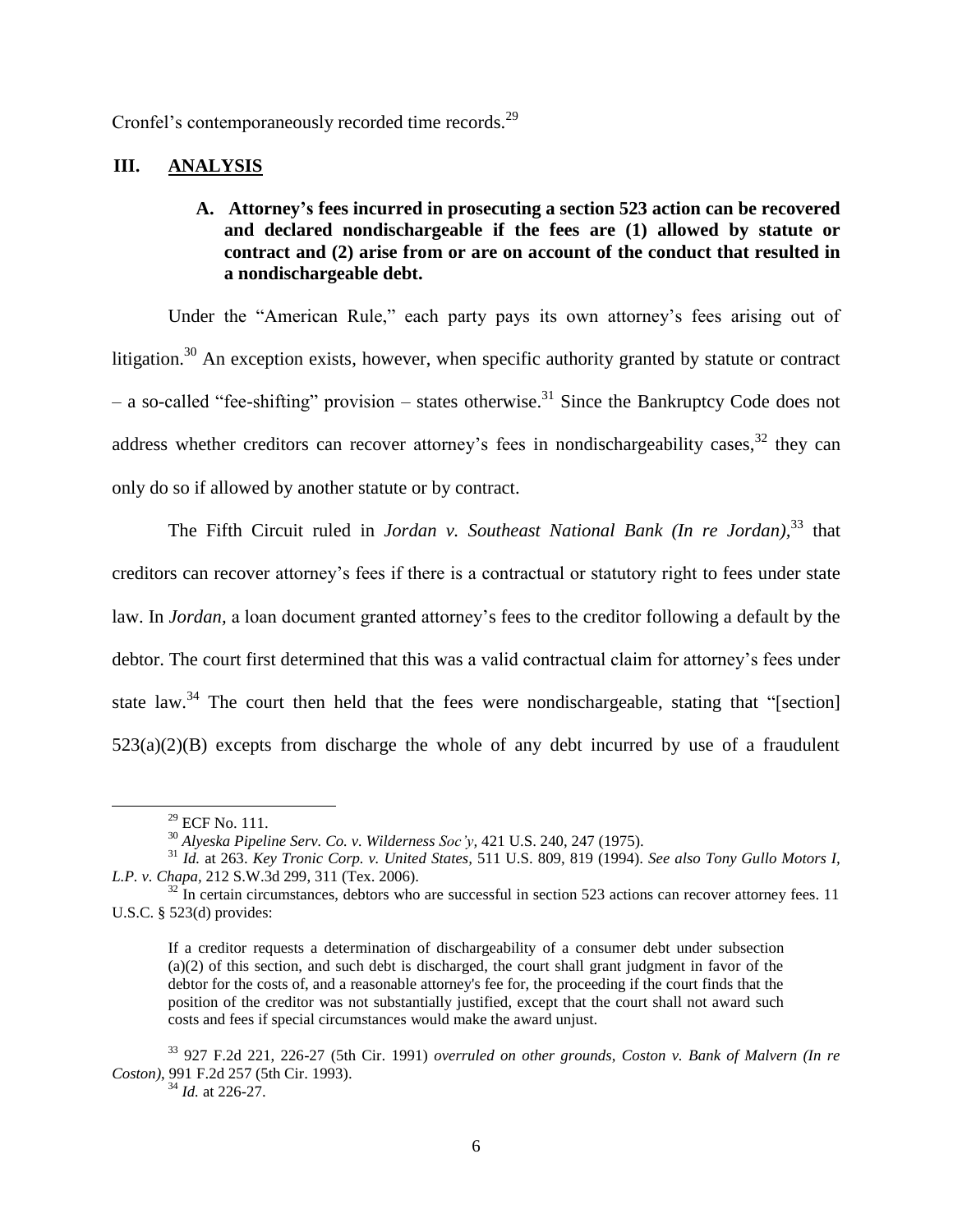financial statement, and such a debt includes state-approved contractually required attorney's fees."<sup>35</sup> A year later, in *Luce v. First Equipment Leasing Corp. (In re Luce),* <sup>36</sup> the Fifth Circuit followed *Jordan* in ruling that attorney's fees could be awarded in a nondischargeability case if authorized by pre-petition agreement.<sup>37</sup>

On the question of whether fees, once properly awarded, can be declared nondischargeable, the Supreme Court answered in the affirmative in *Cohen v. de la Cruz.* <sup>38</sup> In *Cohen*, the Supreme Court held that nondischargeable "debt" in a proceeding under section  $523(a)(2)(A)$  encompasses not only the debt created by a misrepresentation, but also punitive damages and an award of attorney's fees.<sup>39</sup> The Supreme Court further determined that the word "debt" as used in other parts of section 523, including section  $523(a)(4)$ , should be construed the same way.<sup>40</sup> The Supreme Court reasoned that the term "[d]ebt for" in section 523 includes not only the judgment amount found nondischargeable but also the "debt arising from" and "debt on account of..." the misconduct giving rise to the judgment.<sup>41</sup> In other words, the word "debt" includes any form of loss or damage that can be causally linked to the conduct that gives rise to the "debt" that is excepted from discharge. $42$ 

<sup>35</sup> *Id.* at 226-28 (emphasis omitted) (citing *In re Martin*, 761 F.2d 1163 (6th Cir. 1985)).

<sup>36</sup> 960 F.2d 1277, 1285-86 (5th Cir. 1992).

<sup>&</sup>lt;sup>37</sup> *Luce* separately addressed pre-petition and post-petition attorney's fees. As to pre-petition attorney's fees, the court stated that "[w]e have not found, nor have the creditors directed our attention to, any cases holding that prepetition attorney's fees are nondischargeable under section 523(a) absent a state court judgment awarding attorney's fees to the creditors." *Id.* at 1285. However, the *Luce* court's limitation on the recovery of pre-petition attorney's fees does not survive *Cohen*, discussed below.

<sup>38</sup> 523 U.S. 213, 223 (1998).

<sup>&</sup>lt;sup>39</sup> *Id. Cohen* considered parallel provisions in section 523 and the "historical pedigree of the fraud exception, and the general policy underlying the exceptions to discharge," and found that "'any debt ... for money, property, services, or ... credit, to the extent obtained by' fraud encompasses any liability arising from money, property, etc., that is fraudulently obtained, including treble damages, attorney's fees, and other relief that may exceed the value obtained by the debtor." *Id.* (citing § 523(a)(2)(A)). *See also Bertola v. Northern Wisconsin Produce Co., Inc. (In re Bertola)*, 317 B.R. 95, 99-101 (9th Cir. BAP 2004).

<sup>40</sup> *Cohen*, 523 U.S. at 220.

<sup>41</sup> *Id.*

<sup>42</sup> *Light v. Whittington (In re Whittington),* Adv. No. 13-01121, 2014 WL 4163589, at \*14-15 (Bankr. W.D. Tex. Aug. 20, 2014).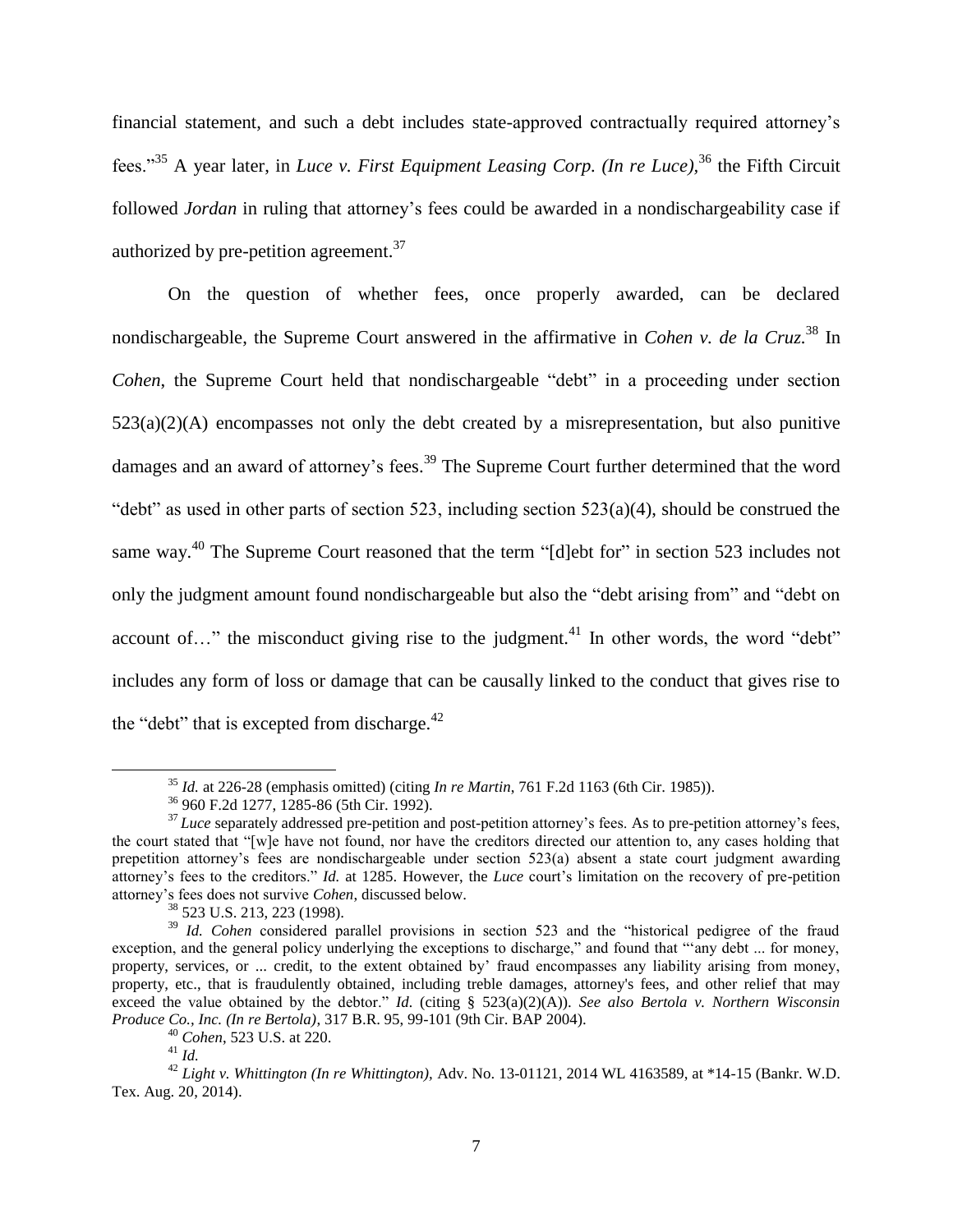Fifth Circuit law, while pre-dating *Cohen*, is entirely consistent. As noted above, fees recoverable by contract were found nondischargeable in the *Jordan* case where the debt related to the contract was ruled nondischargeable.<sup>43</sup> Similarly, in *Horton v. Robinson (In re Horton)*<sup>44</sup> the Fifth Circuit stated that "[a]ttorneys' fees are non-dischargeable under section 523 when they 'stem from the same basis' as the non-dischargeable debt."<sup>45</sup> In *Horton*, the debt at issue was nondischargeable as a breach of fiduciary duty, but the attorney's fees at issue were awarded for litigating a breach of contract claim. Because the debt and the award of attorney's fees did not "stem from the same basis," the court denied dischargeability of the fees.<sup>46</sup> Although worded differently, this matches *Cohen*'s requirement that the attorney's fees must be "aris[e] from" or be "on account of" the conduct resulting in the nondischargeable debt.<sup>47</sup>

# **B. Texas bankruptcy courts have provided additional guidance on what is required for an award of attorney's fees to arise from or be on account of conduct that created the debt discharged.**

The "contract or statute" prerequisite to the recovery of attorney's fees has been reiterated by numerous bankruptcy courts in Texas.<sup>48</sup> Nonetheless, even with a statutory or contractual basis for an award of attorney's fees, these courts have refused to rule that the fees

<sup>43</sup> *Jordan,* 927 F.2d at 227.

<sup>44</sup> No. 95-10023, 1996 WL 255304 (5th Cir. May 3, 1996).

<sup>&</sup>lt;sup>45</sup> *Id.* at \*5 (internal citation not provided).

<sup>46</sup> *Id.*

<sup>47</sup> *Cohen*, 523 U.S. at 220. *See also Gober v. Terra+Corp. (In re Gober),* 100 F.3d 1195, 1208 (5th Cir. 1996) (holding "the status of ancillary obligations such as attorney's fees and interest depends on that of the primary debt. When the primary debt is nondischargeable [based on conduct in section 523]…the attorney's fees and interest accompanying compensatory damages [resulting from that conduct], including post-judgment interest, are likewise nondischargeable."). *See also Stokes v. Ferris*, 150 B.R. 388, 393 (W.D. Tex. 1992) *aff'd sub nom., Ferris v. Stokes (In re Stokes)*, 995 F.2d 76 (5th Cir. 1993) ("[A]ll debts, including statutory damages and legal fees, which flow from the debtor's willful and malicious conduct are nondischargeable.").

<sup>48</sup> *See S.P. Auto Sales, Inc. v. Benites (In re Benites)*, Adv. No. 11-03614, 2012 WL 4793469, at \*9 (Bankr. N.D. Tex. Oct. 9, 2012) (no recovery of attorney's fees in a section 523 action because the relevant Texas statute does not allow attorney's fees on a fraud claim); *Kelly v. Kelly (In re Kelly),* 385 B.R. 877, 884 (Bankr. S.D. Tex. 2008) ("[a]ttorney's fees are recoverable under section 523 only if Plaintiffs have a statutory or contractual right"); and *Wittig Grass Sales, LLC v. Cimarolli (In re Cimarolli),* Adv. No. 04-03250, 2006 WL 2090212, at \*6 (Bankr. S.D. Tex. July 11, 2006) ("[t]he Bankruptcy Code does not provide for attorney's fees for dischargeability complaints" and without a specific fee-shifting statute, parties must bear their own costs).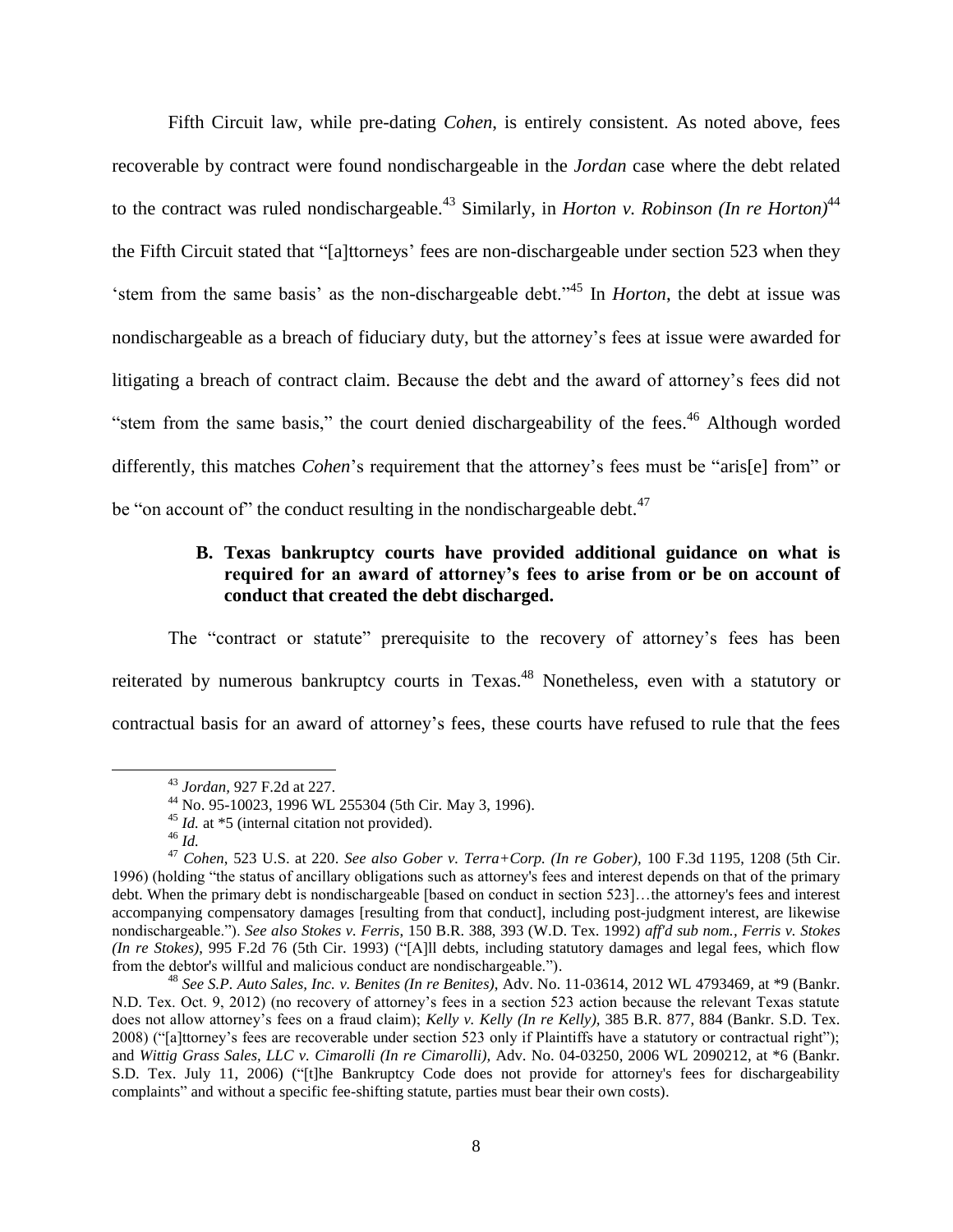are nondischargeable where the statute or contract providing for fees was not the basis for denying discharge. In *Neo Ventures, LLC v. Hamann (In re Hamann)*, <sup>49</sup> the court denied the discharge of certain debt where the debtor made misrepresentations in connection with an investment. Even though the notes evidencing the investment provided for attorney's fees in the event of default, the court held that the attorney's fees were not included in the nondischargeable debt.<sup>50</sup> The court reasoned that the "adversary proceeding [was] not an action to collect upon the notes, but rather an action for fraud against Defendant. Thus, the provisions of the notes are not applicable." $51$ 

*Tritt v. Tritt (In re Tritt)*<sup>52</sup> puts a finer point on the hurdle that the creditor must clear to receive a nondischargeable award of attorney's fees: that the fee-shifting statute or contract award fees for the specific actions taken to establish the nondischargeability of the debt. In *Tritt*, the court held that pre-petition awards of attorney's fees by a family court were nondischargeable under section 523(a)(15) as "debt" owed "to a spouse" within the language of that section.<sup>53</sup> However, the *Tritt* court concluded that the fees incurred in establishing the nondischargeability of those fees were not themselves nondischargeable, because the statute awarding fees does not "contemplate" nondischargeability actions:

While [section] 106.002 of the Texas Family Code created a statutory exception to the American Rule by providing for a recovery of attorney's fees necessarily incurred by a party in a suit affecting the parent-child relationship, that exception cannot be extended to authorize a recovery of additional fees under the statute

<sup>49</sup> Adv. No. 09-01164, 2010 WL 2985887, at \*7-8 (Bankr. W.D. Tex. July 27, 2010). <sup>50</sup> *Id.*

<sup>51</sup> *Id.* at 7. *See also O'Brien v. Hartnett (In re Hartnett),* Adv. No. 11-05010, 2011 WL 6210625, at \*5-6 (Bankr. W.D. Tex Dec. 14, 2011) (attorney's fees sought under contract not included in nondischargeable debt where conduct leading to loss of discharge was a misrepresentation) and *Franklin Bank, S.S.B. v. Barnes (In re Barnes)*, 369 B.R. 298, 311-12 (Bankr. W.D. Tex. 2007) (finding that attorney's fees are not allowed "in every dischargeability cause of action where there is a contractual provision allowing attorney's fees. This is especially true where the non-dischargeable injury does not relate specifically to the contract.").

<sup>52</sup> Adv. No. 12-04186, 2014 WL 1347763, at \*8-9 (Bankr. E.D. Tex. Apr. 4, 2014).  $^{53}$  *Id.* at \*8.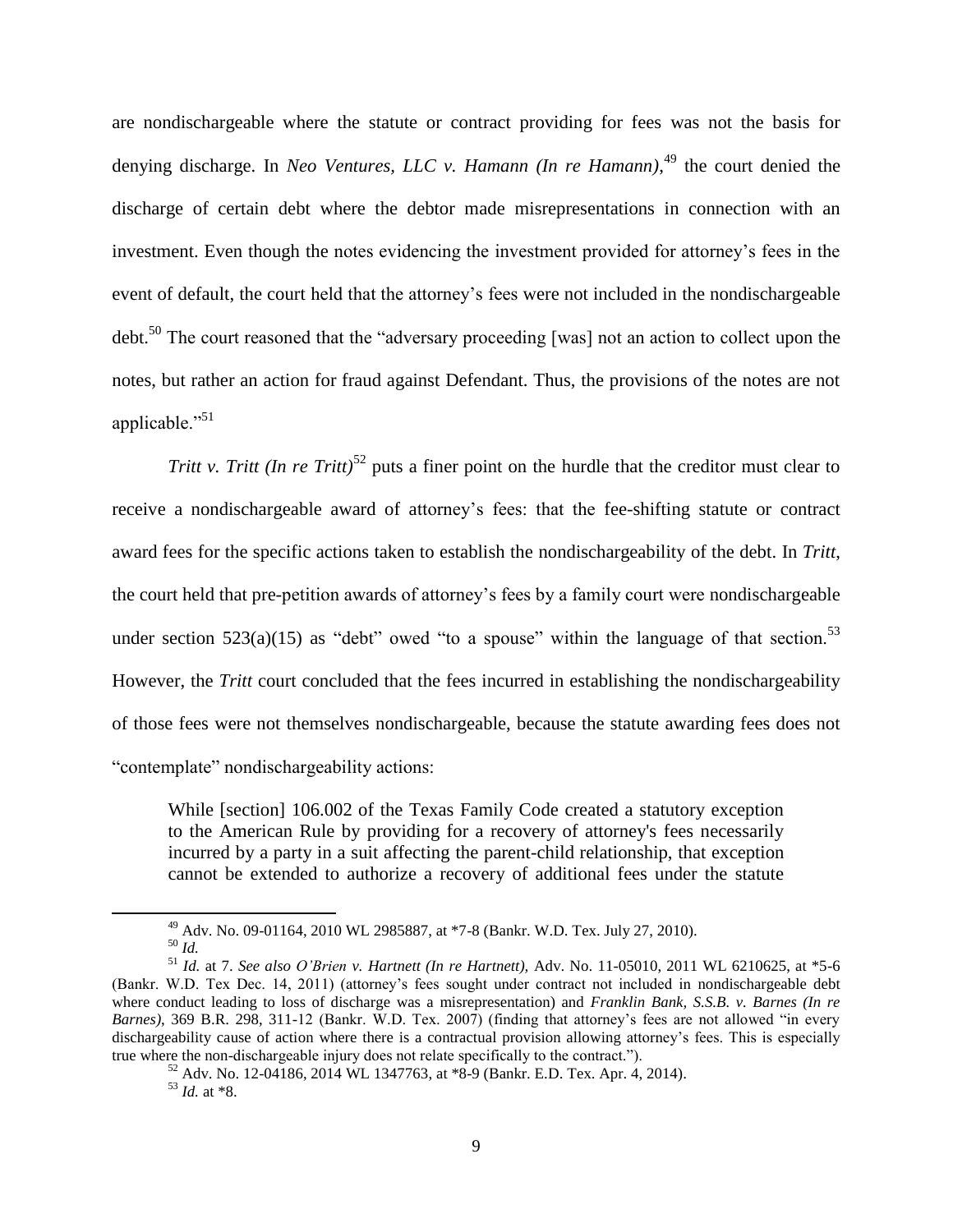when such fees are incurred, not in such a suit, but rather in an action seeking a dischargeability determination in a bankruptcy court—a scenario that the cited fee-shifting statute under Texas law simply does not contemplate.<sup>54</sup>

On the other hand, *Ward Family Foundation v. Arnette (In re Arnette)*<sup>55</sup> offers a broader interpretation of a contractual fee-shifting provision. In that case, a contract provided for the recovery of attorney's fees for "all costs of collection and enforcement."<sup>56</sup> The court held that fees for prosecuting a section 523 action could be allowed and declared nondischargeable on the grounds that prosecuting the section 523 action "contributed directly" to the effort to "collect and enforce" on the notes in question.<sup>57</sup>

# **C. Application of Supreme Court, Fifth Circuit and bankruptcy court cases to Schwertner Backhoe's request for attorney's fees.**

**1. Schwertner Backhoe can recover attorney's fees for establishing its right to recover for labor performed, but not for establishing liability under the Texas Construction Trust Fund Act or defalcation under section 523.**

In this case, there is no contractual right to recover attorney's fees. Thus, the only way for

Schwertner Backhoe to recover fees from Kirk is by statute.<sup>58</sup> The statute chosen by Schwertner

Backhoe is section 38.001(2) of the Texas Civil Practice and Remedies Code, which allows a

(b) A judgment for attorney's fees and expenses may be enforced in the attorney's name by any means available for the enforcement of a judgment for debt.

<sup>56</sup> *Id.* at \*3.

<sup>57</sup> *Id.*

<sup>54</sup> *Id.* at \*9. Section 106.002 of the Texas Family Code provides, in relevant part:

<sup>(</sup>a) In a suit under this title (i.e. in a suit affecting a parent-child relationship), the court may render judgment for reasonable attorney's fees and expenses and order the judgment and postjudgment interest to be paid directly to an attorney.

Tex. Fam. Code Ann. § 106.002 (2014). Yet, a broader interpretation seems possible. The "cited fee-shifting statute," section 106.002, does say that a "judgment for attorney's fees and expenses may be enforced" just like any other debt. Enforcing that judgment in a nondischargeability action could be considered a "suit under this title (i.e. in a suit affecting a parent-child relationship)" and thus covered by the fee-shifting statute. The narrower view taken by *Tritt* – that the statute or contract contemplate nondischargeability suits – would significantly restrict fee recovery, as there are likely very few, if any, statutes or contracts that specifically list nondischargeability actions as grounds for fee-shifting.

<sup>55</sup> Adv. No. 10-03062, 2011 WL 3651294, at \*6 (Bankr. N.D. Tex. Aug. 18, 2011).

<sup>58</sup> *See Key Tronic*, 511 U.S. at 819 and *Tony Gullo Motors*, 212 S.W.3d at 311.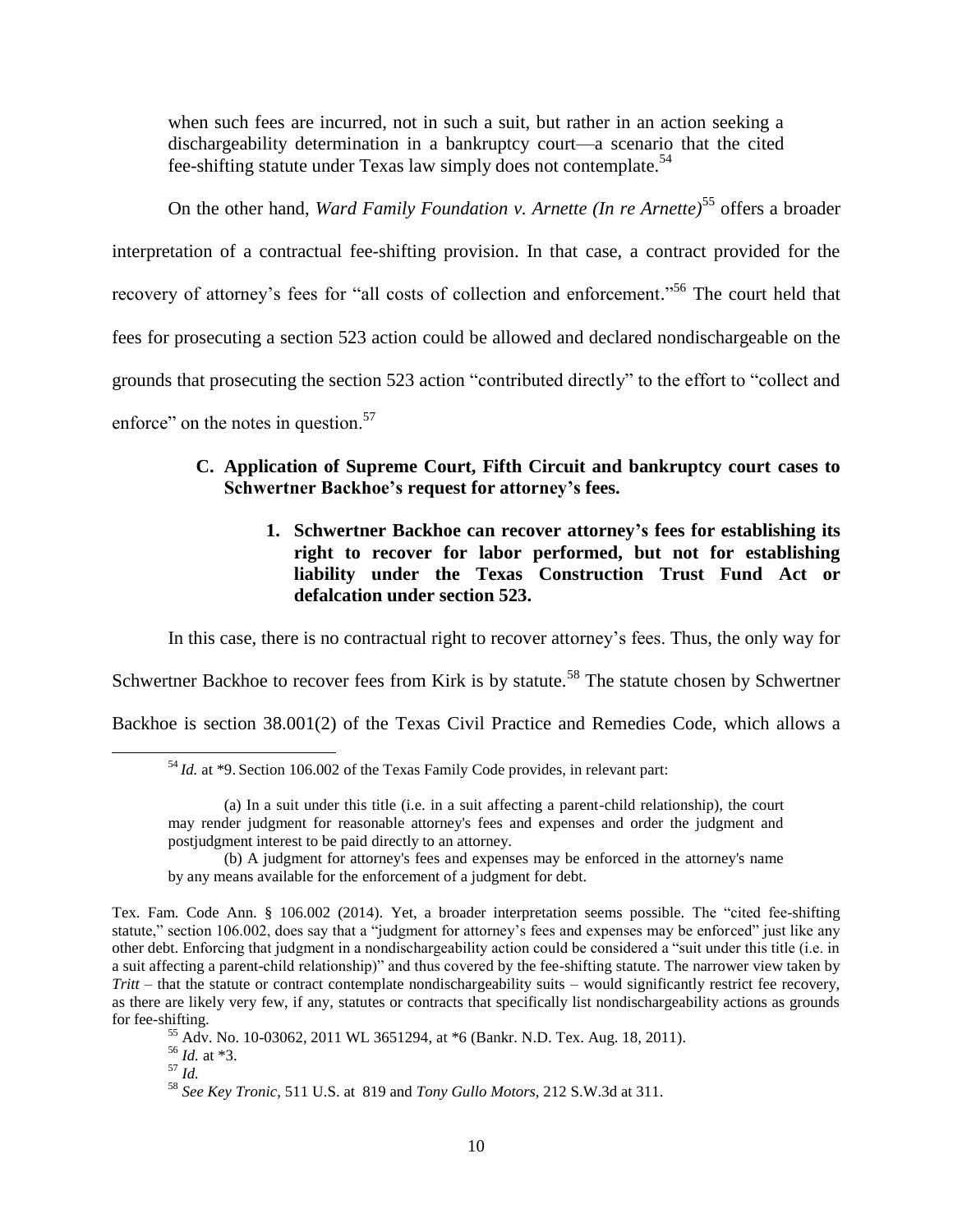prevailing party to recover reasonable attorney's fees in an action for labor performed.<sup>59</sup> In particular, Schwertner Backhoe seeks to recover its fees for establishing the debt for labor performed on the Escalera Project. However, Schwertner Backhoe further argues that section 38.001(2) awards fees not just in actions for labor performed, but also in actions alleging a misapplication of trust funds under the Texas Construction Trust Fund Act.

The Texas Construction Trust Fund Act makes controlling directors or officers of a contractor personally liable when the contractor fails to pay its subcontractor for labor and materials.<sup>60</sup> This statute does not, however, mention recovery of attorney's fees in such actions.<sup>61</sup> Although the Texas Construction Trust Fund Act could be viewed as a statutory basis for recovery of tort or fraud damages, section 38.001 does not provide for attorney's fees in actions based in tort or fraud.<sup>62</sup> Consequently, Texas appellate courts have disagreed about whether to allow section 38.001(2) to serve as a mechanism for recovery of attorney's fees in litigating violations of the Texas Construction Trust Fund Act.

On one hand, *Direct Value, L.L.C. v. Stock Bldg. Supply, L.L.C.*<sup>63</sup> and *Perry & Perry Builders, Inc. v. Galvan*<sup>64</sup> from the Seventh Court of Appeals in Amarillo and Third Court of Appeals in Austin, respectively, determined that attorney's fees were "available for a claim that construction trust funds were misapplied if the relief requested is compensation for work

<sup>59</sup> Tex. Civ. Prac. & Rem. Code Ann. § 38.001(2) (2014) and *Green Int'l., Inc. v. Solis,* 951 S.W.2d 384, 390 (Tex. 1997). *See also Kinkaid v. Kinkaid (In re Kinkaid),* 445 B.R. 731, 741 (Bankr. N.D. Tex. 2011) (citing to *Green International* in addressing the recovery of attorney's fees under section 38.001 in an adversary proceeding in bankruptcy court).

 $60$  Tex. Prop. Code Ann. § 162.001, et. seq.

 $61$  §§ 162.001, 162.031(a).

<sup>62</sup> *Hamann,* 2010 WL 2985887 at \*7 (citing *MBM Fin. Corp. v. Woodlands Operating Co., L.P.,* 292 S.W.3d 660, 666-67 (Tex. 2009)).

 $63$  388 S.W.3d 386 (Tex. App.—Amarillo 2012, no pet.).

 $64$  No. 03-02-00091-CV, 2003 WL 21705248, at  $*8-9$  (Tex. App.—Austin July 24, 2003, no pet.) (mem. op.).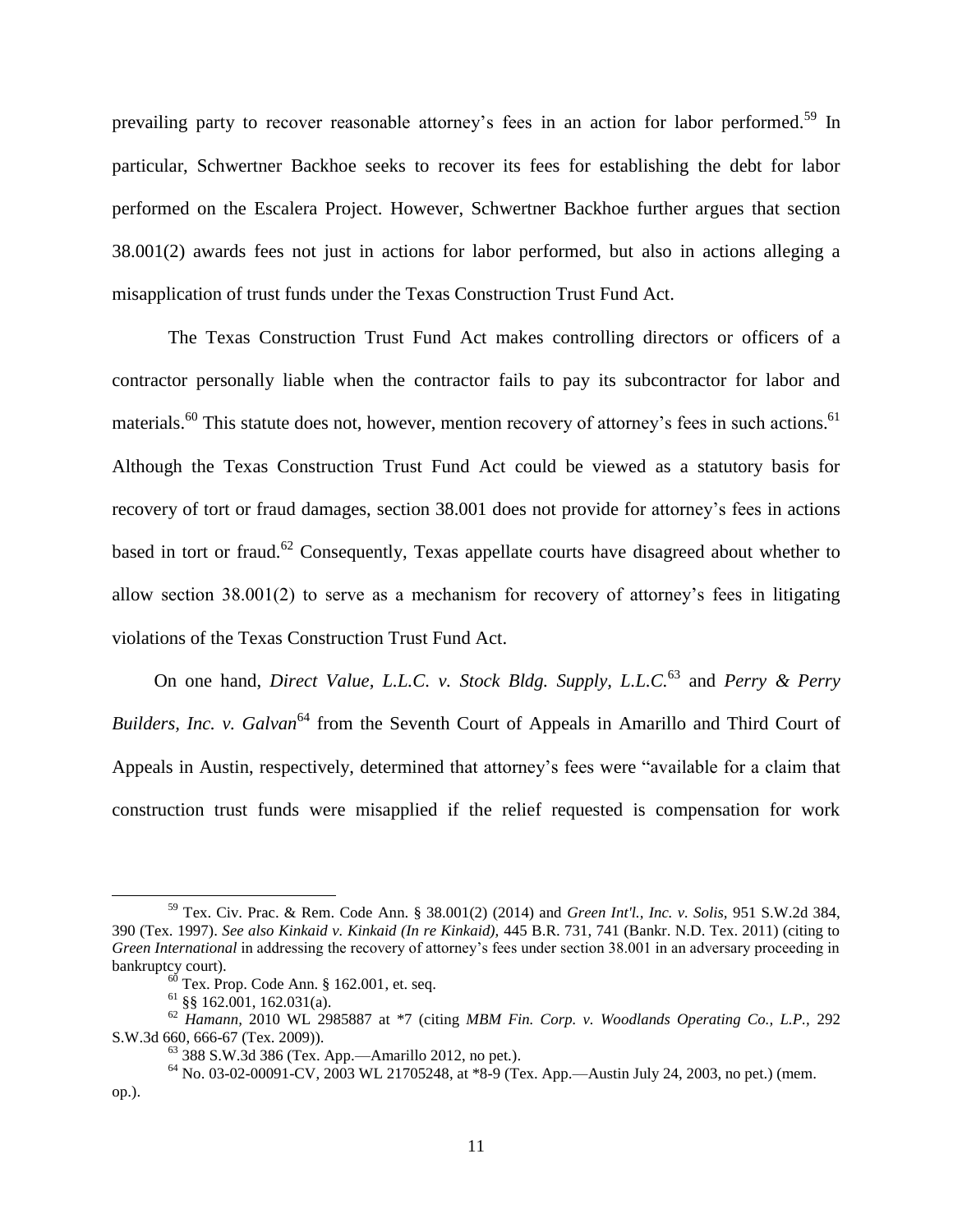performed or materials supplied."<sup>65</sup> These courts reasoned that "[a]ttorney's fees are recoverable on a quantum meruit claim because such claims fall within a general statute [section 38.001] authorizing recovery of attorney's fees 'if the claim is for: ... (2) performed labor....'"<sup>66</sup>

On the other hand, in *Larrison v. Catalina Design*, <sup>67</sup> the Second Court of Appeals in Fort Worth found there was a misapplication of trust funds under the Texas Construction Trust Fund Act, but ruled against the recovery of attorney's fees. The court stated, "[m]isapplication of trust funds is not one of the causes listed in section 38.001, and therefore the section does not apply to [plaintiff's] claims against Larrison."<sup>68</sup>

This Court has previously stated that, "[o]n [a] close question of state law, the Court [will not] substitute its own judgment for that of a Texas appellate court that has spoken recently and persuasively on th[e] precise question"<sup>69</sup> Here, however, the *Perry* and *Direct Value* courts have not spoken "persuasively" on the "precise question." The *Perry* court actually reversed and remanded the judgment against Perry on the trust fund theory, and while "concluding" that attorney's fees could be awarded under that theory, nonetheless reversed the award of attorney's fees as well.<sup>70</sup> *Direct Value* then relied on the dicta in *Perry,* which it characterized as "precedent."<sup>71</sup>

op.).

<sup>65</sup> *Perry*, 2003 WL 21705248 at \*8-9; *Direct Value*, 388 S.W.3d at 394 (holding "[w]e adopt the position of the Austin Court of Appeals and find that the trial court did not err in awarding [defendant] its attorney's fees incurred in the process of litigating its claim for misapplication of trust funds.").

<sup>66</sup> *Perry*, 2003 WL 21705248 at \*8-9. *See also Direct Value*, 388 S.W.3d at 394.

 $^{67}$  No. 02-10-00167-CV, 2011 WL 582730, at  $*1$  (Tex. App.—Fort Worth Feb. 17, 2011, no pet.) (mem.

<sup>68</sup> *Larrison*, 2011 WL 582730 at \*5.

<sup>69</sup> *In re AMRCO, Inc.*, 496 B.R. 442, 449 (Bankr. W.D. Tex. 2013).

<sup>70</sup> *Perry*, 2003 WL 21705248 at \*8.

<sup>71</sup> *Direct Value*, 388 S.W.3d at 394. *Perry* was decided by the Third Court of Appeals in Austin. *Id.* Schwertner Backhoe's state court lawsuits were filed in the 368<sup>th</sup> District Court of Williamson County, which would be appealed to the same court of appeals. *Direct Value* was originally appealed to the Third Court of Appeals in Austin but was transferred to the Seventh Court of Appeals in Amarillo under the Texas Supreme Court's authority to transfer cases from one court of appeals to another at any time there is good cause to transfer. *Direct Value,* 388 S.W.3d at 394 (the Texas Supreme Court has used this statute to pursue docket equalization efforts) (citing Tex.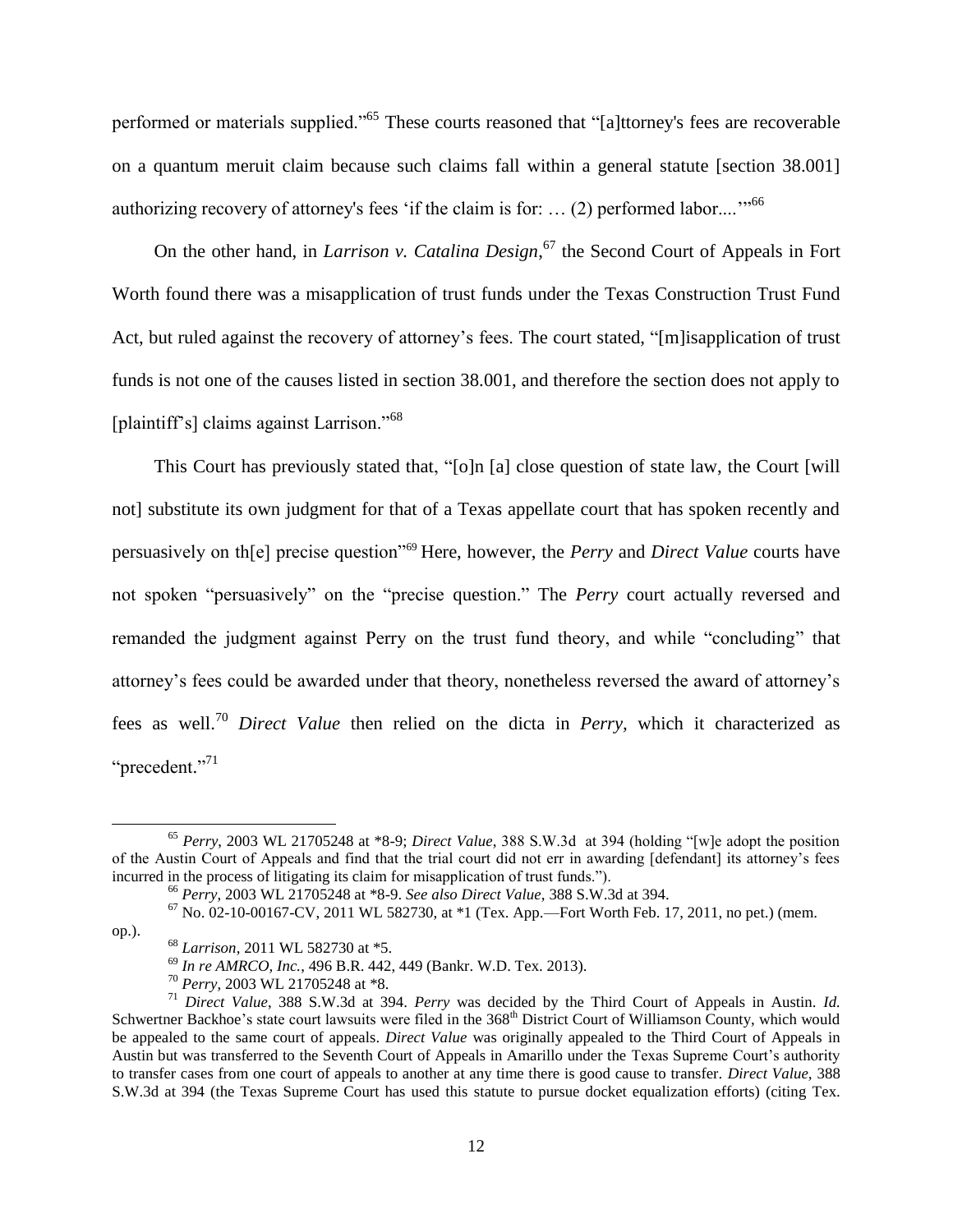This Court declines to follow the *Perry* dicta and its adoption by *Direct Value*. <sup>72</sup> First, following *Perry* would extend a statutory right to recovery for performed labor to a tort-like action for misappropriated funds, which is well beyond the language of section 38.001(2). The Court is aware of the statutory directive to construe chapter 38 of the Texas Civil Practice and Remedies Code liberally.<sup>73</sup> But a directive to construe a statute liberally is not a license to rewrite it. Second, the Texas Construction Trust Fund Act itself contains no fee-shifting provision. Third, while the *Direct Value* court acknowledged the split of authority, it distinguished *Larrison* on the bases that the plaintiff did not bring a contract-based action, and did not seek recovery under section 38.001. In fact, however, the *Larrison* plaintiff *did* bring a contract action against the contractor, and the *Larrison* court applied section 38.001 to the same facts at issue here, and squarely held that no fees could be recovered.<sup>74</sup>

Schwertner Backhoe's recovery of attorney's fees is accordingly limited to those incurred in establishing liability for labor performed on the Escalera Project. Schwertner Backhoe established its claim for labor performed on the Escalera Project when Kirk admitted to the underlying debt in his November 2013 deposition testimony. Since most of the fees incurred up to that point in time were spent simply trying to get Kirk deposed, the Court will attribute all of those fees to establishing the claim for labor performed, and allow them to the extent they are reasonable. But the fees incurred after the November 2013 deposition are not recoverable

Gov't Code Ann. § 73.001 (2014)). The *Direct Value* court then stated it "must decide the case in accordance with the precedent of the transferor court…[and] [b]ased upon this rule, as well as sound legal reasoning, we adopt the position of the Austin Court of Appeals and find that the trial court did not err in awarding [defendant] its attorney's fees incurred in the process of litigating its claim for misapplication of funds." *Id.* (citing Tex. R. App. P. 41.3).

<sup>72</sup> *See [Kendall v. Pladson \(In re Pladson\),](https://a.next.westlaw.com/Link/Document/FullText?findType=Y&serNum=1994185137&pubNum=506&originatingDoc=I83f11c9790fe11d9bc61beebb95be672&refType=RP&fi=co_pp_sp_506_466&originationContext=document&transitionType=DocumentItem&contextData=(sc.Search)#co_pp_sp_506_466)* 35 F.3d 462, 466 (9th Cir. 1994) ("Federal courts are not bound by dicta of state appellate courts.") and *[McKenna v. Ortho Pharm. Corp.,](https://a.next.westlaw.com/Link/Document/FullText?findType=Y&serNum=1980118289&pubNum=350&originatingDoc=I83f11c9790fe11d9bc61beebb95be672&refType=RP&fi=co_pp_sp_350_662&originationContext=document&transitionType=DocumentItem&contextData=(sc.Search)#co_pp_sp_350_662)* 622 F.2d 657, 662 (3d Cir. 1980) ("a federal court should be circumspect in surrendering its own judgment concerning what the state law is on account of dicta").

<sup>73</sup> *See* Tex. Civ. Prac. & Rem. Code Ann. § 38.005 (2014) and *1/2 Price Checks Cashed v. United Auto. Ins. Co.,* 344 S.W.3d 378, 388 (Tex. 2011).

<sup>74</sup> *Larrison*, 2011 WL 582730 at \*6.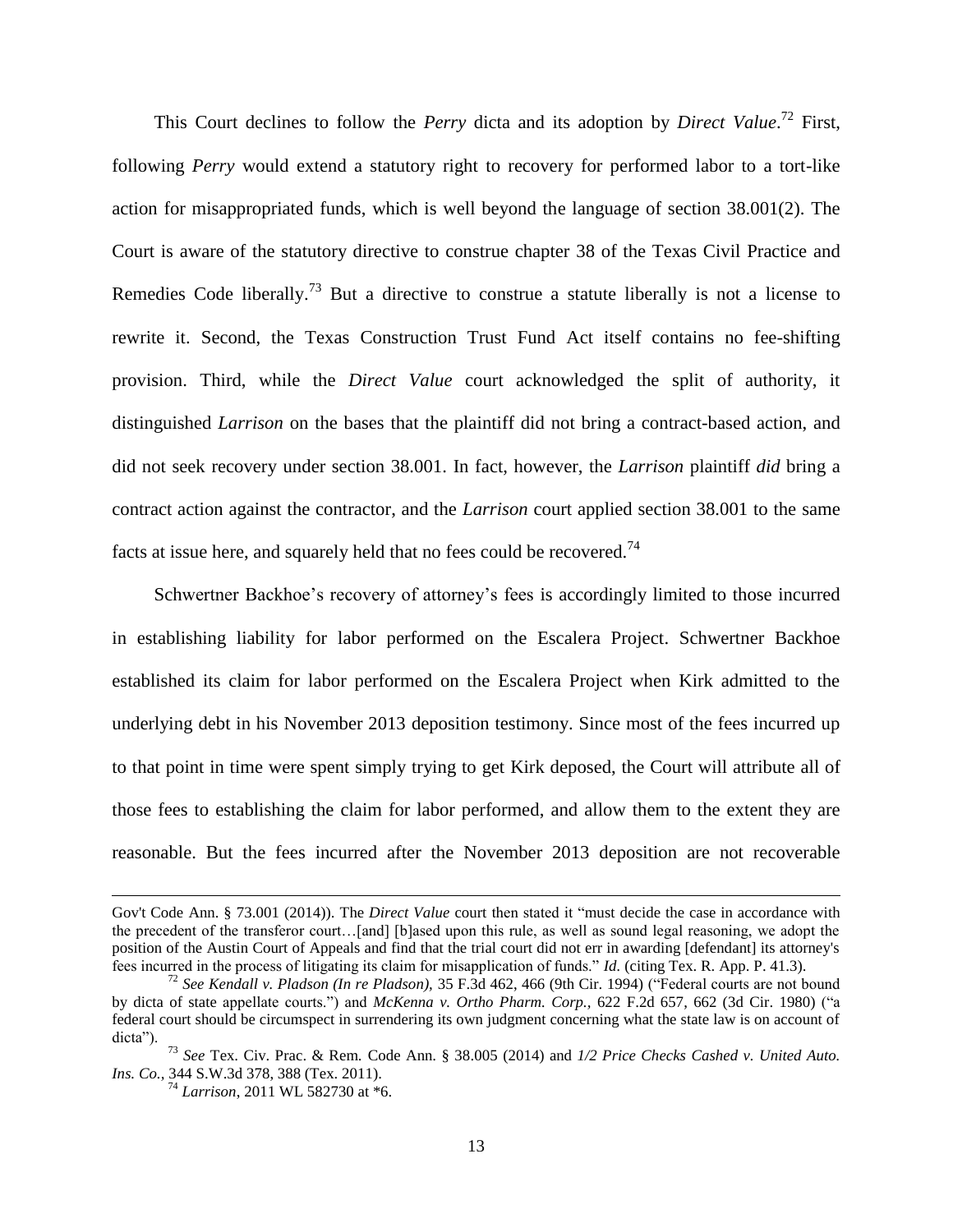because Mr. Cronfel's time was spent establishing Kirk's liability under the Texas Construction Trust Fund Act and this task is not included within the fee-shifting language of section 38.001(2).

Schwertner Backhoe might argue that it should recover fees for establishing Kirk's defalcation, reasoning that fees should be awarded under *Cohen* for establishing the nondischargeability of the debt for labor performed. But fees cannot be awarded for litigating defalcation in this case because doing so is essentially the same as establishing Kirk's liability under the Texas Construction Trust Fund Act; both determinations are predicated on the same facts – that Kirk was a fiduciary, and that he failed to handle funds properly. Put another way, this aspect of what Schwertner Backhoe had to prove is an action for which the Texas legislature has not shifted fees. *Cohen* renders properly awarded fees nondischargeable; it does not provide an independent basis for awarding fees.<sup>75</sup>

### **2. Mr. Cronfel's fees are generally reasonable, subject to a few exceptions.**

The Fifth Circuit has made it clear that Texas law governs the reasonableness of fees awarded where Texas law governs the rule of decision.<sup>76</sup> In *Arthur Anderson & Co. v. Perry Equipment Corp.*<sup>77</sup> the Texas Supreme Court identified eight factors to examine in recovery of reasonable attorney's fees.

- 1) [T]he time and labor required, the novelty and difficulty of the questions involved, and the skill required to perform the legal service properly;
- 2) the likelihood ... that the acceptance of the particular employment will preclude other employment by the lawyer;

<sup>75</sup> *Tritt*, 2014 WL 1347763 at \*7 (citing *Headrick v. Atchison (In re Atchison),* 255 B.R. 790 (Bankr. M.D. Fla. 2000) ("It is clear that Cohen does not itself create an independent right to attorney's fees for the benefit of a party who prevails in a Section 523 dischargeability proceeding.").

<sup>76</sup> *Mathis v. Exxon Corp.,* 302 F.3d 448, 461 (5th Cir. 2002).

<sup>77</sup> 945 S.W.2d 812, 818 (Tex. 1997).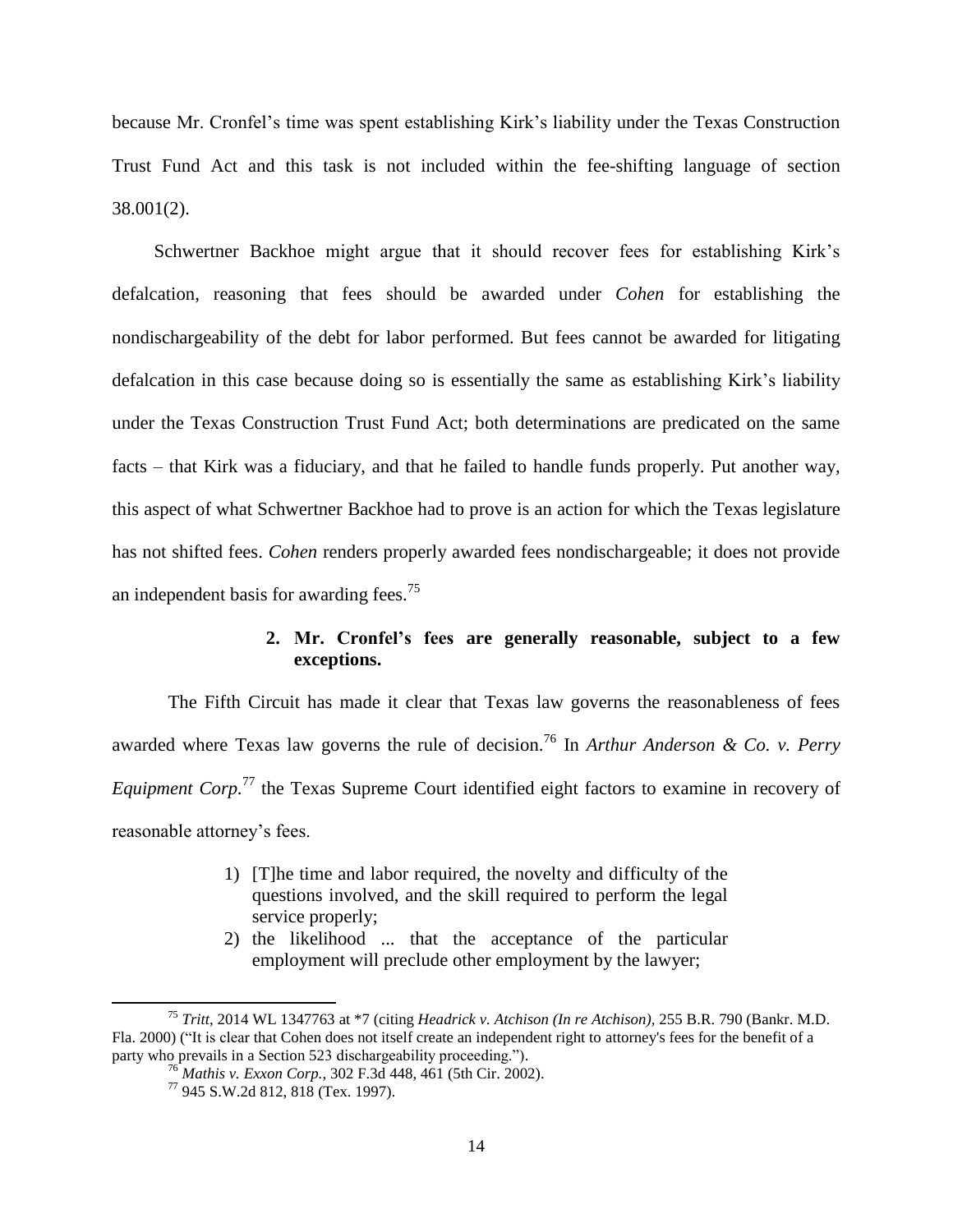- 3) the fee customarily charged in the locality for similar legal services;
- 4) the amount involved and the results obtained;
- 5) the time limitations imposed by the client or by the circumstances;
- 6) the nature and length of the professional relationship with the client;
- 7) the experience, reputation, and ability of the lawyer or lawyers performing the services; and
- 8) whether the fee is fixed or contingent on results obtained or uncertainty of collection before the legal services have been rendered<sup>78</sup>

In his response to Schwertner Backhoe's Fee Application, Kirk raises detailed objections to certain of Mr. Cronfel's time entries. After a careful review of Mr. Cronfel's Affidavit and time entries, the Court concludes that the fees are reasonable, with a few exceptions.

The Court finds several of Kirk's objections unfounded. First, Kirk objects to Mr. Cronfel's preparation of the Motion to Compel, reply to Kirk's Response to the Motion to Compel and the preparation for that hearing because the Motion was denied.<sup>79</sup> However, that motion was not denied; in fact, the motion was mooted.<sup>80</sup> While the parties have spared the Court the details of this squabble, discovery disputes are a part of litigation, and do not, absent more explanation, necessarily reflect fees unreasonably incurred. As a result, the Court rejects this objection and finds those fees reasonable.

Second, Kirk generally objects to the amount of attorney's fees because the amount in controversy was only \$10,200 and the attorney's fees are more than twice that amount. Kirk also objects to several of Mr. Cronfel's time entries related to drafting joint motions and scheduling

<sup>78</sup> *Id.* (quoting Tex. Disciplinary Rules Prof'l Conduct R. 1.04, *reprinted in* Tex. Gov't Code Ann., tit. 2, subtit. G, app. A (West 2005) (Tex. State Bar R. art X, § 9))*. See also Arnette,* 2011 WL 3651294 at \*4-5 (applying Texas law to reasonableness of attorney's fees in bankruptcy proceeding).

 $79$  ECF No. 111 at 2.

<sup>80</sup> ECF No. 49.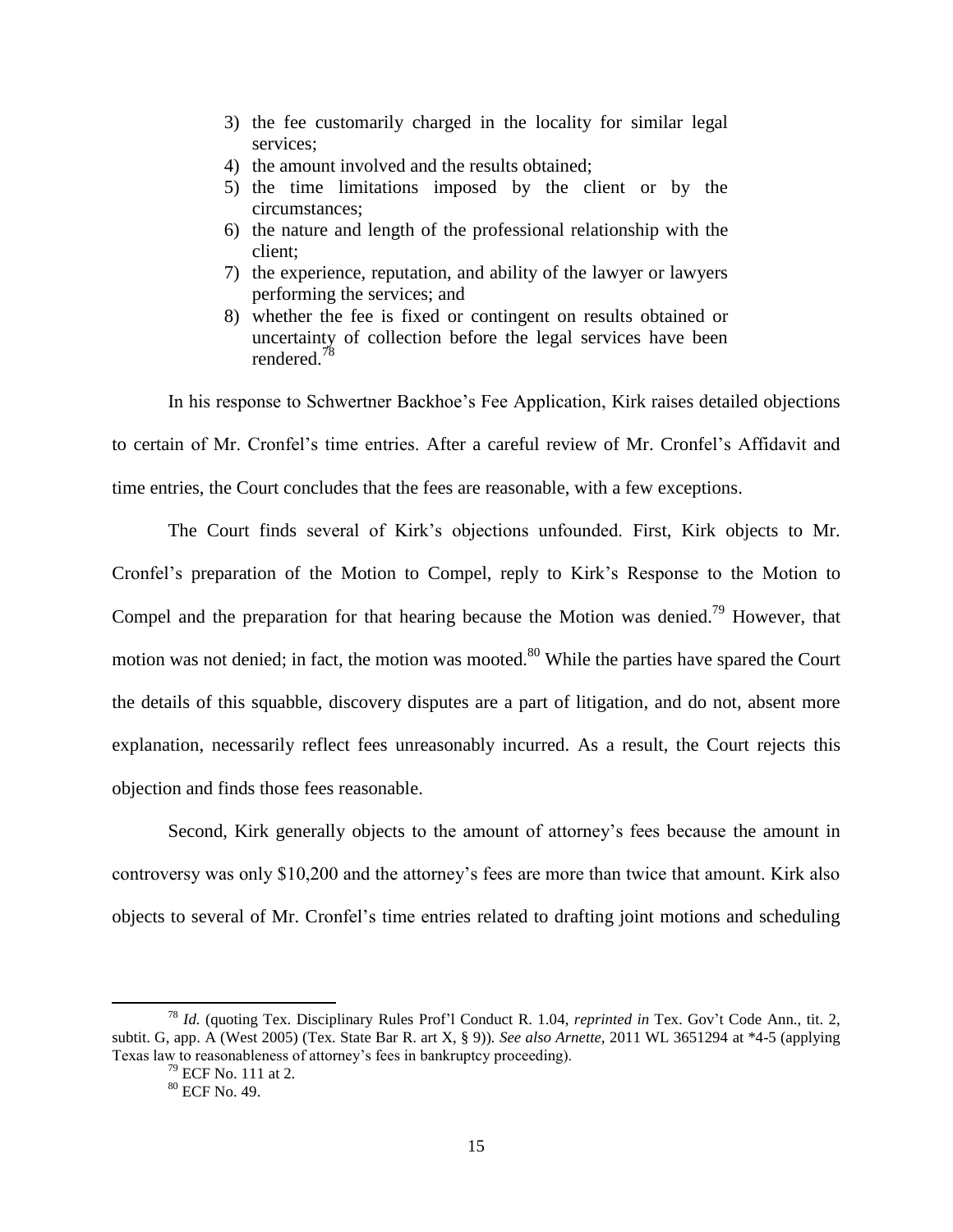orders.<sup>81</sup> On the surface, these objections appear to have some merit; however, Kirk fails to address the numerous continuances and agreed motions to extend the deadlines that the parties negotiated in this case and has offered no explanation for these delays. From the Court's review of the time records, the numerous agreed continuances were a significant reason for the delay and expense of the case. Because Mr. Cronfel was necessarily required to spend time drafting and negotiating agreements with opposing counsel to accomplish these continuances, the Court cannot find that these fees were not reasonable. Moreover, Kirk could have saved both sides considerable expense and time by conceding to liability and nondischargeability at the outset, rather than waiting until the eve of trial. Consequently, the Court rejects Kirk's objection on this basis as well.<sup>82</sup>

In reviewing Kirk's remaining objections, the Court agrees that many of the entries could use additional detail, but does not have a problem with most of them because the context of the entries makes clear the need for and reasonableness of the fees in question.<sup>83</sup> The Court does have a problem with the two entries dated  $2/19/13$  and  $2/20/13$  and labeled "Research." No explanation has been provided for these entries, and the context here is not helpful, so these

 $\overline{\phantom{a}}$ 

<sup>81</sup> ECF No. 111 at 2.

<sup>&</sup>lt;sup>82</sup> Kirk also refers to time entries in June, July and August 2014 and objects on the grounds that "no recovery for time spent seeking to recover attorney's fees per ASARCO decision." ECF No. 111 at 2. This is a cryptic reference, because there is more than one "ASARCO" case relevant to the award of attorney's fees and the Court will not guess which case Kirk had in mind. This ambiguous reference is not sufficient to deem this claim argued. If Kirk wished to raise an argument based on case law, a full citation, pin cite and detailed explanation would be required. Nevertheless, as these fees were incurred after the liability on the debt was established, Kirk's objections to these fees on other grounds are irrelevant. Also, to the extent Kirk is referring to the Fifth Circuit's recent case in which fees were not allowed for defending a fee application, *ASARCO, L.L.C. v. Jordan Hyden Womble Culbreth & Holzer, P.C. (In re ASARCO, L.L.C.),* 751 F.3d 291, 299-300 (5th Cir. 2014) *cert granted,* 135 S.Ct. 44 (2014), that case does not apply – the holding in that case was premised on the fact that the applicants were estate professionals, which Schwertner Backhoe's attorney is not. Indeed, the Fifth Circuit distinguished the fees at issue there from fees awarded under fee-shifting statutes. *Id.* at 300-01.

<sup>&</sup>lt;sup>83</sup> Tex. Civ. Prac. & Rem. Code Ann. § 38.004 (2014) (providing that "the court may take judicial notice of…usual and customary attorney's fees…in a proceeding before the court").